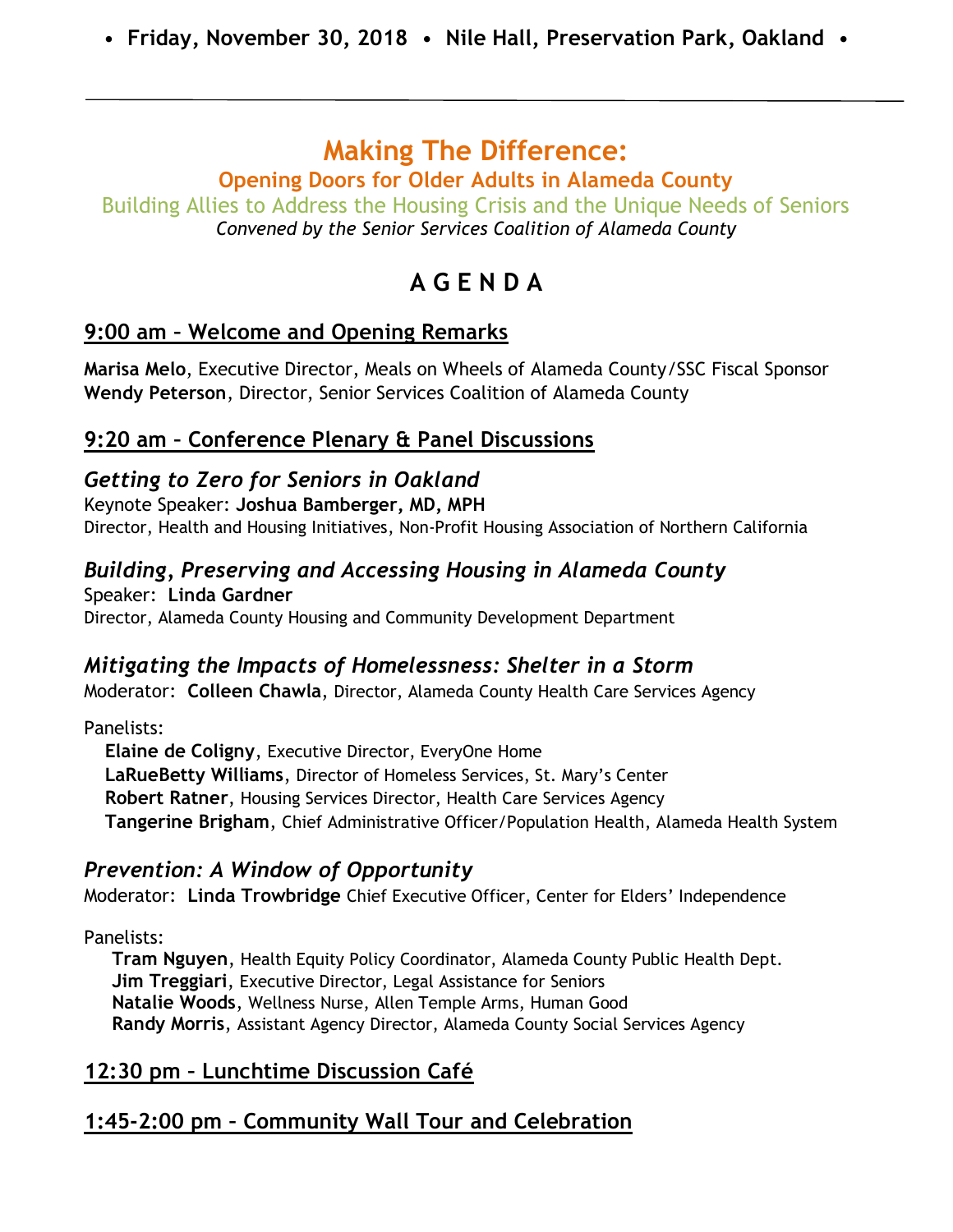**Making The Difference** convenes community-based service providers, health care professionals, health, housing and social services agency leaders, policy makers and community members in Alameda County. Together we'll examine the challenges and opportunities we face as we transform our systems and our communities to serve older people, exploring these topics in terms of their practical relevance in Alameda County.

# *In Partnership with…*



# *Made Possible with the Generous Support of:*



Alameda County<br>Health Care Services Agency



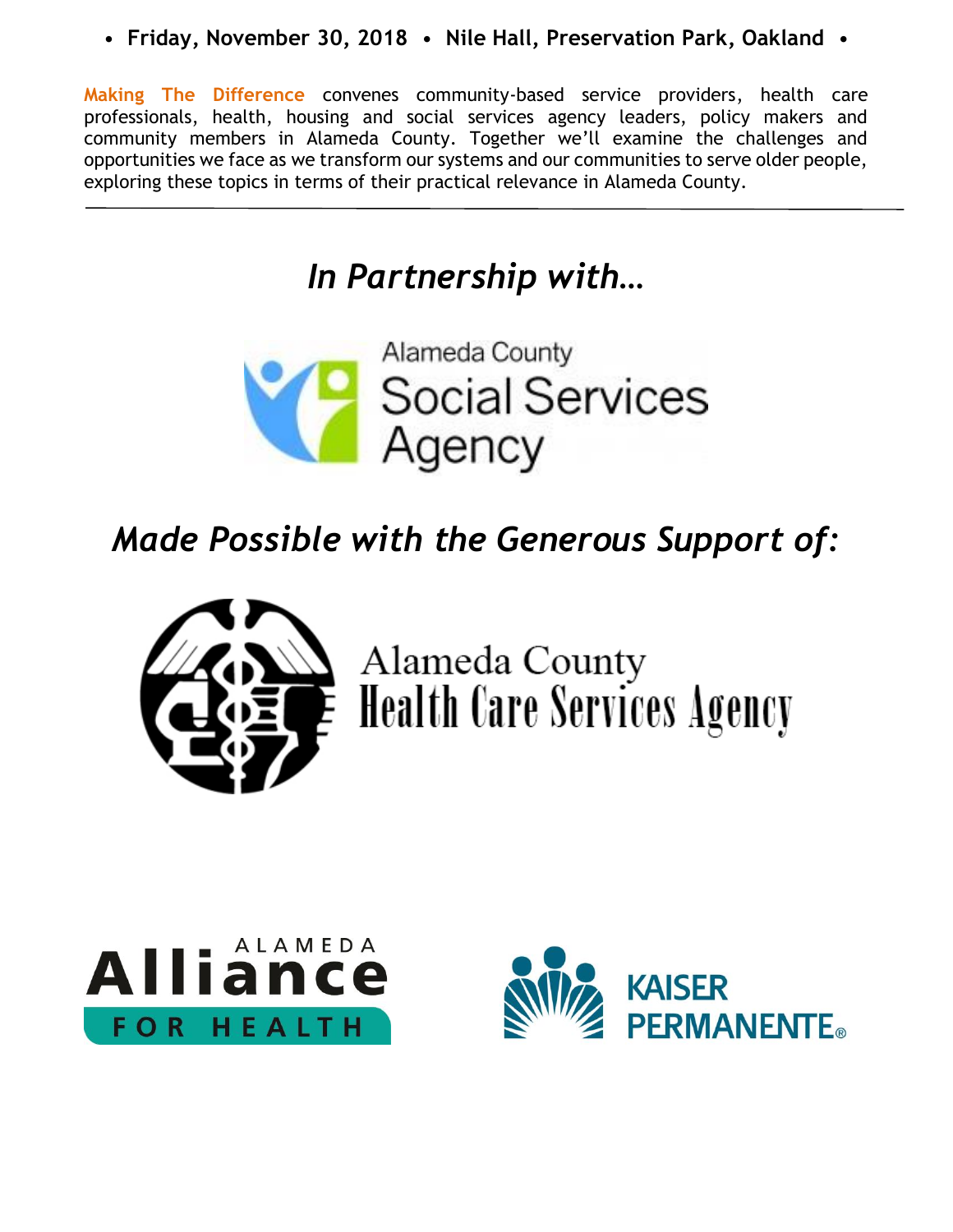# **About Our Keynote Speaker**

#### **Joshua Bamberger**

Joshua Bamberger, MD, MPH led the San Francisco Department of Public Health's housing and health system of care from 1991 to 2018. During his time with DPH, Dr. Bamberger coordinated all medical and behavioral health services at the health department's supportive housing programs which grew from one building in 1999 to 43 buildings today serving over 1750 tenants. In 2006, he helped establish the Housing and Urban Health Clinic the first integrated health clinic in the United States designed to serve people in supportive housing. From August 2012 to January 2013, he was a Special Advisor to the Executive Director of the United States Interagency on Homelessness, the Federal government's homeless policy agency. Presently, Dr. Bamberger is the interim Medical Director at the Downtown VA health clinic and is consulting with Kaiser Permanente to develop a plan to end homelessness for frail seniors in Oakland. In addition, Dr. Bamberger is the Director, Health and Housing Innovations for NPH (the Non-profit Housing Association of Northern California.

Dr. Bamberger is the 2015 recipient of the Beverlee Myers Excellence in Public Health Leadership Award given annually by the California Department of Public Health. Dr. Bamberger is an Associate Clinical Professor in the Department of Family Medicine, University of California, San Francisco and the Center for Excellence in Primary Care. He has been practicing family medicine with people living with poverty since 1989.

# **About Our Presenter**

#### **Linda Gardner**

Linda Gardner has worked for the Alameda County Housing and Community Development Department (HCD) for 31 years, the last 23 years as Director. Under her leadership, HCD has focused on affordable housing development and ending homelessness, in addition to longstanding community development programs. Her work is grounded in the beliefs that working across silos is critical to solving social problems and that affordable housing is a key component both of people's lives and in creating equitable, sustainable communities.

Linda facilitated the planning process that created the first county-wide plans to address homelessness in Alameda and was a key member of the partnership to develop the Alameda County Shelter Plus Care (S+C) Program, one of the largest S+C programs in the country, which provides rental assistance and supportive services to 600 disabled homeless individuals and families annually. Under her leadership, HCD administers numerous sources of financing for affordable housing development, which have added more than 1,500 affordable units to the housing stock county-wide to date. These units serve a wide variety of household types, with a focus on the very low- and extremely low-income households. Linda developed the program for the Measure A1 Alameda County Housing Bond, a \$580 million general obligation bond passed by over 73% of the voters in November 2016, and is currently leading the work to implement the bond-funded programs.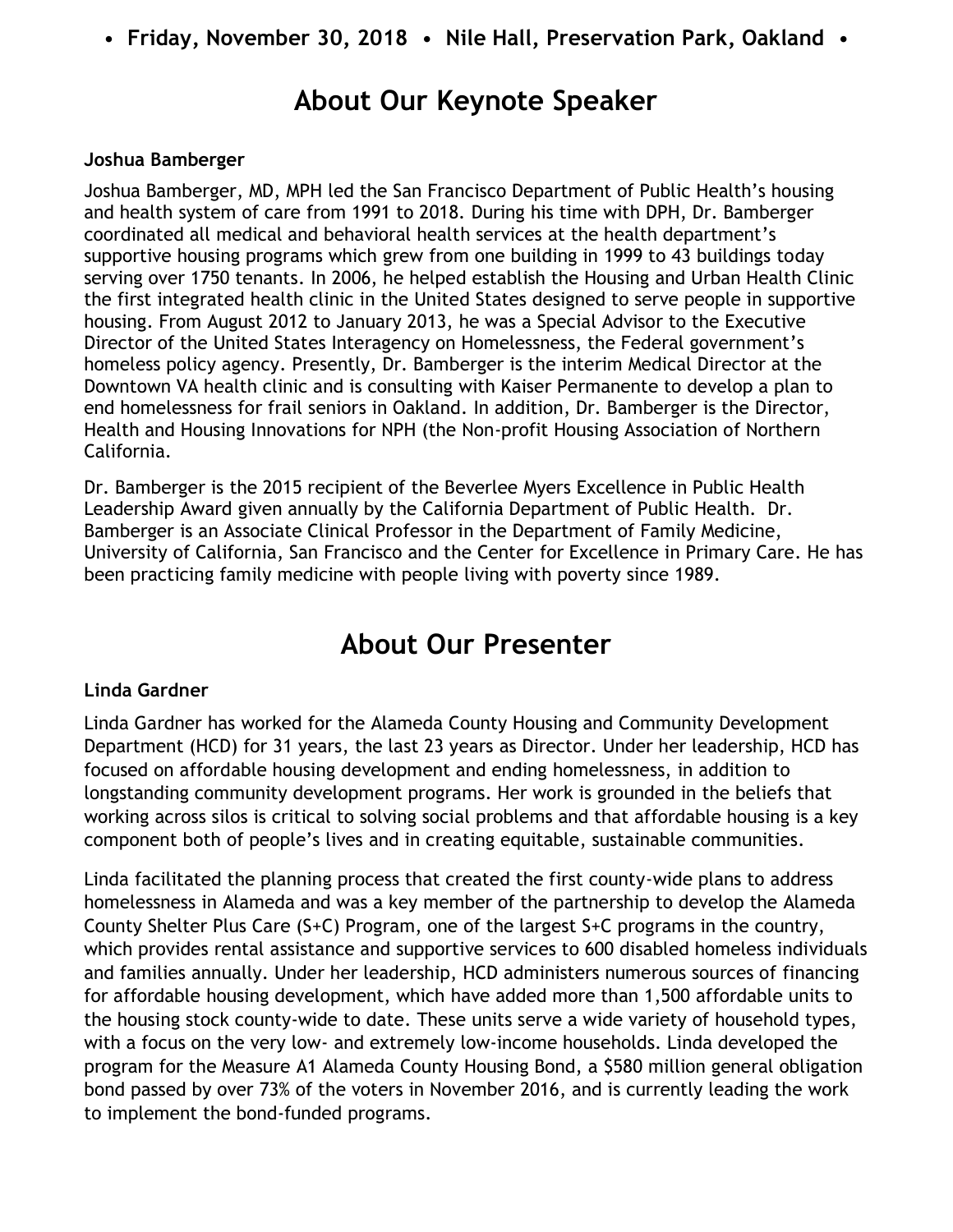• **Friday, November 30, 2018** • **Nile Hall, Preservation Park, Oakland** •

Linda serves on the EveryOne Home Leadership Board, Alameda County's All In – New War on Poverty Steering Committee, and is on the teaching team of UnTraining White Racism. Linda has a Masters in City and Regional Planning from University of California, Berkeley and B. A. in History from Stanford University.

# **About Our Moderators**

#### **Colleen Chawla**

Colleen Chawla is Director of the Health Care Services Agency for Alameda County. The Health Care Services Agency comprises the County's behavioral health, indigent health, public health, and environmental health programs and services. The Agency's mission is to provide fully integrated health care services through a comprehensive network of public and private partnerships that ensure optimal health and well-being and respect for the diversity of all Alameda County residents. Colleen joined the Alameda County Health Care Services Agency in December 2017 with more than 25 years of prior experience in the health sector, just previously as the Deputy Director of the San Francisco Department of Public Health.

A longtime Oakland resident, Colleen holds a Masters of Public Administration/Health Services Administration from the University of San Francisco and a Bachelors of Arts in History from the University of Southern California.

#### **Linda P. Trowbridge**

Linda Trowbridge became CEO of Center for Elders' Independence in July 2013, bringing 30 years of health care management experience and a longtime interest in the PACE model of integrated care. She has been involved strategically and as an operational leader with large national and regional health care systems in most areas of the health care arena, including delivery systems with acute care hospitals, physician groups, home care and hospice, long term care, and managed care.

Most recently, she was a Principal at Health Management Associates, Inc. where she worked with integrated organizations, housing, health plans and community‐based organizations and responded to opportunities and challenges created through the Affordable Care Act. Prior to that, she was with Kaiser Permanente for ten years, where she served the last seven as the Executive Director of the Continuum for Northern California and was responsible for establishing strategic, financial, and operational direction for services managed through the continuum of care and for efficiencies in the hospitals.

Prior to that position, she served as the Continuing Care Leader for the North East Bay for Kaiser Permanente.

Linda has a record of designing new organizational structures and models of care that improve efficiency, save costs, raise quality and meet regulatory standards. Earlier in her career, she was the Regional Vice President for Strategic Planning and Business Development for the St. Joseph Health System in northern California and also the CEO of St. Joseph Home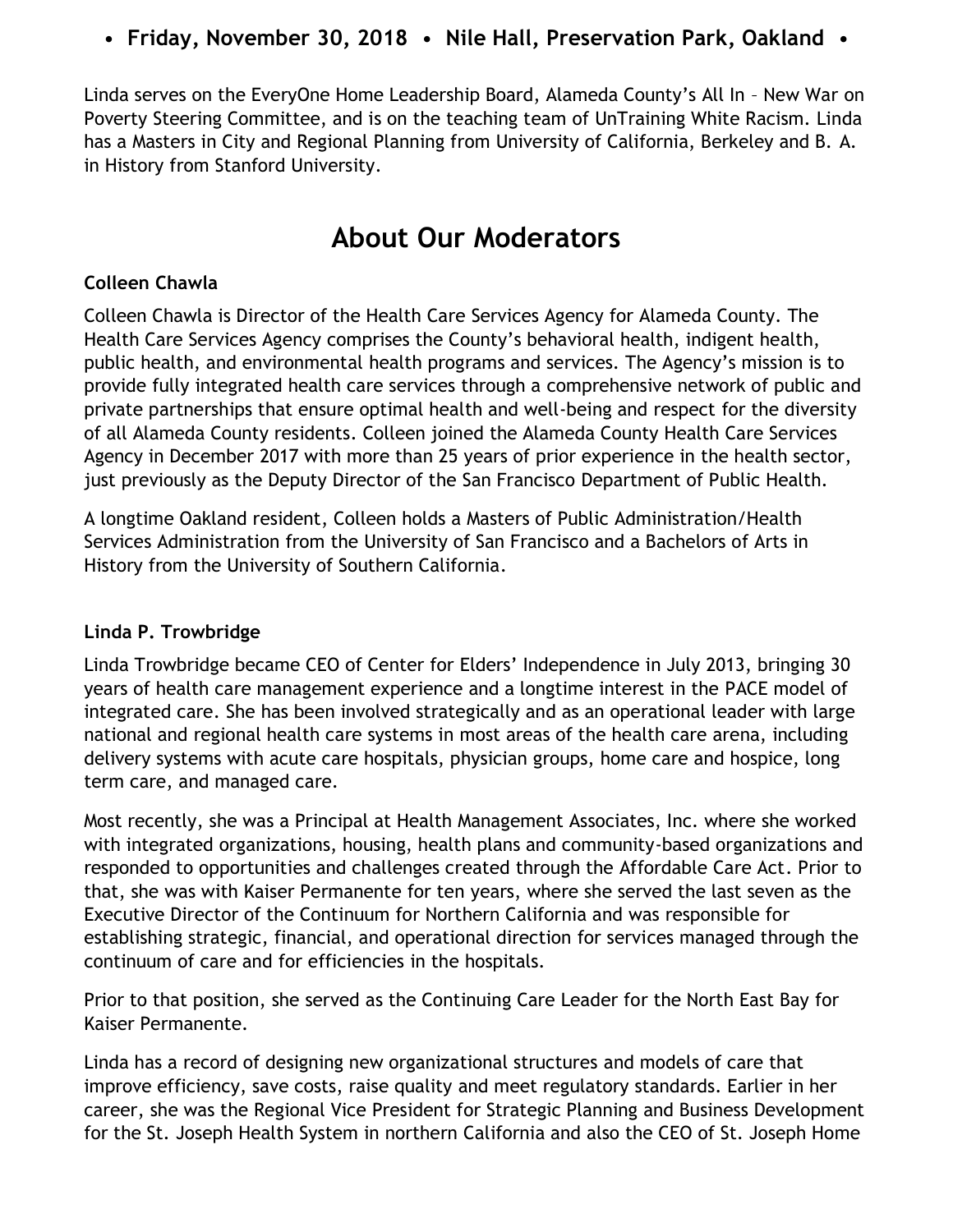Care. She also worked with Catholic Healthcare West (now Dignity Health) and the Sisters of Providence Health Systems.

She earned her Master's degree in Business Administration at San Francisco State University, and her Bachelor of Arts degree in Economics at the University of Colorado.

# **About Our Panelists**

#### **Elaine de Coligny**

Elaine has worked to reduce and end homelessness in Alameda County since 1992, first as the director of an agency providing emergency shelter, transitional housing and permanent supportive housing to homeless women and their children for fifteen years as well as a member of the Countywide Continuum of Care Council since 1997. She has served as EveryOne Home's Executive Director since its inception in 2008. Prior to joining the staff, Elaine participated in developing the EveryOne Home plan in her role as Co-Chair of the County's CoC, a role in which she served from 2002 to 2007.

Elaine is an alumni of the LeaderSpring leadership development fellowship (2003), an inductee into the Alameda County Women's Hall of Fame (2005), and a recipient of CSH's California Supportive Housing Champion Award (2012). Currently she serves on the National Alliance to End Homelessness' Leadership Council. She believes passionately that homelessness is a solvable social issue, and that it will take all of us to get it done.

#### **LaRueBetty Williams**

LaRueBetty Williams is the Director of Senior Homeless Services at St. Mary's Center, where she works with social workers, clinicians, case managers, and interns to address the needs of homeless adults aged 55 and older. Besides case management services, clinical services, and recovery services, an emergency winter shelter, three transitional housing sites and a drop in center are under her purview.

LaRueBetty has worked as a social worker with the Senior Homeless Services team and later as the Program Director of A Friendly Manor at St. Mary's Center. Before coming to St. Mary's Center, she worked with homeless veterans as a Grant and Per Diem Case Manager at the House of Dignity for Operation Dignity. LaRueBetty has provided case management in the homes of frail, older adults, at the Multi-Purpose Senior Services Program and worked with homeless veterans at the Salvation Army.

LaRueBetty is an Associate Clinical Social Worker. She earned a Master's Degree in Social Work from California State University Stanislaus. She earned a Bachelor of Arts in Sociology with a minor in Health Sciences from California State University East Bay. LaRueBetty has received a certificate in Trauma Informed Interventions, is a Tobacco Treatment Specialist, a Registered Alcohol and Drug Technician and is currently taking classes to become a Certified Alcohol and Drug Counselor. As an Oakland native, she feels a personal responsibility to support her community.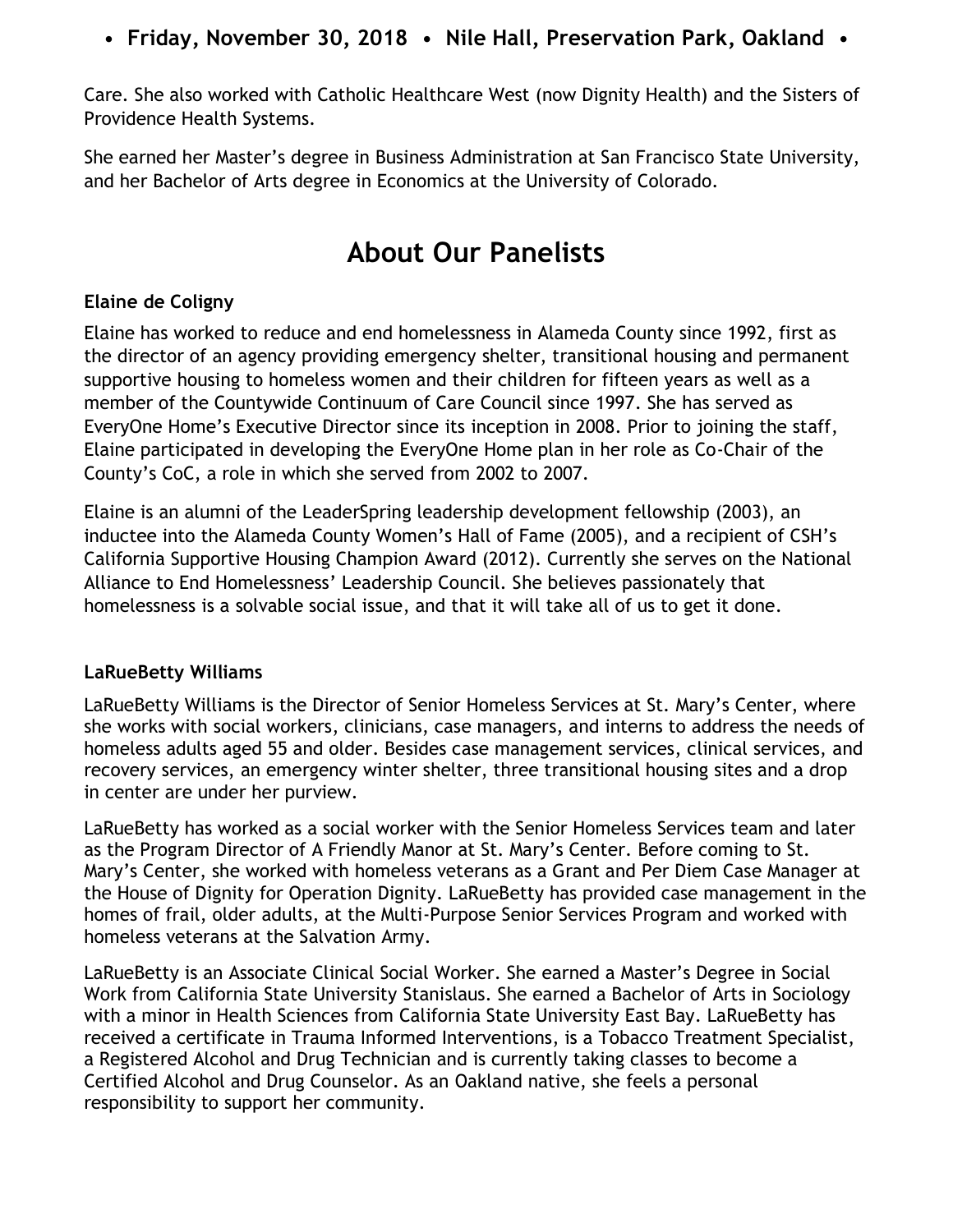#### **Robert Ratner**

Robert Ratner, MPH, MD, has over twenty years of experience working on health care services integration and housing as a health care issue. He received his public health and medical training from UC Berkeley and UC San Francisco and has worked as a public health professional in nonprofits and local government agencies since completing his education.

Robert spent six years as the director of a supportive housing program for formerly homeless individuals at LifeLong Medical Care, a community health center based in Berkeley. e currently works for the Alameda County Health Care Services Agency as their Behavioral Health Housing Services Director and as their Housing Strategy Coordinator for Alameda County Care Connect, a five-year, Medi-Cal waiver pilot program. Robert continues to volunteer to support students at UC Berkeley involved with the Suitcase Clinic, a student-run health program that serves homeless and low-income individuals in Berkeley and surrounding areas.

Outside of work Robert enjoys running, basketball, a good movie, spending time with close friends, and enjoying time at home with his wife, two children, and dog.

#### **Tangerine Brigham**

Tangerine M. Brigham is Chief Administrative Officer, Population Health with the Alameda Health System (AHS). In this role, she leads AHS' efforts to improve patient experience, reduce costs and transition to population health management. She also works with community partners to develop programs/services that address key social determinants of health and improve community health equity. Ms. Brigham's experience crosses the health, supportive housing and social service fields.

Prior to joining AHS, she served as Deputy Director, Managed Care Services for the Los Angeles County Department of Health Services (LACDHS). She oversaw LACDHS' Managed Care Services Division which functioned as the management services organization for insured patients, ensured implementation of a health access program for uninsured, undocumented County residents (My Health LA) and served as Chief Executive Officer for the Community Health Plan.

Her previous roles include serving as a Deputy Director of Health and Director of Healthy San Francisco with the San Francisco Department of Public Health (SFDPH), Community Health Program Officer for The San Francisco Foundation, Chief of Staff-Administrative Services for L.A. Care Health Plan, Director of the Corporation for Supportive Housing's California program, Director of Policy & Planning and a Budget Manager for SFDPH, and Policy Analyst for the San Francisco Department of Social Services. She serves on non-profit boards in the areas of affordable housing and health care access. She received her Master of Public Policy degree from the University of California at Berkeley and her Bachelor of Arts in Economics from the University of California at Los Angeles.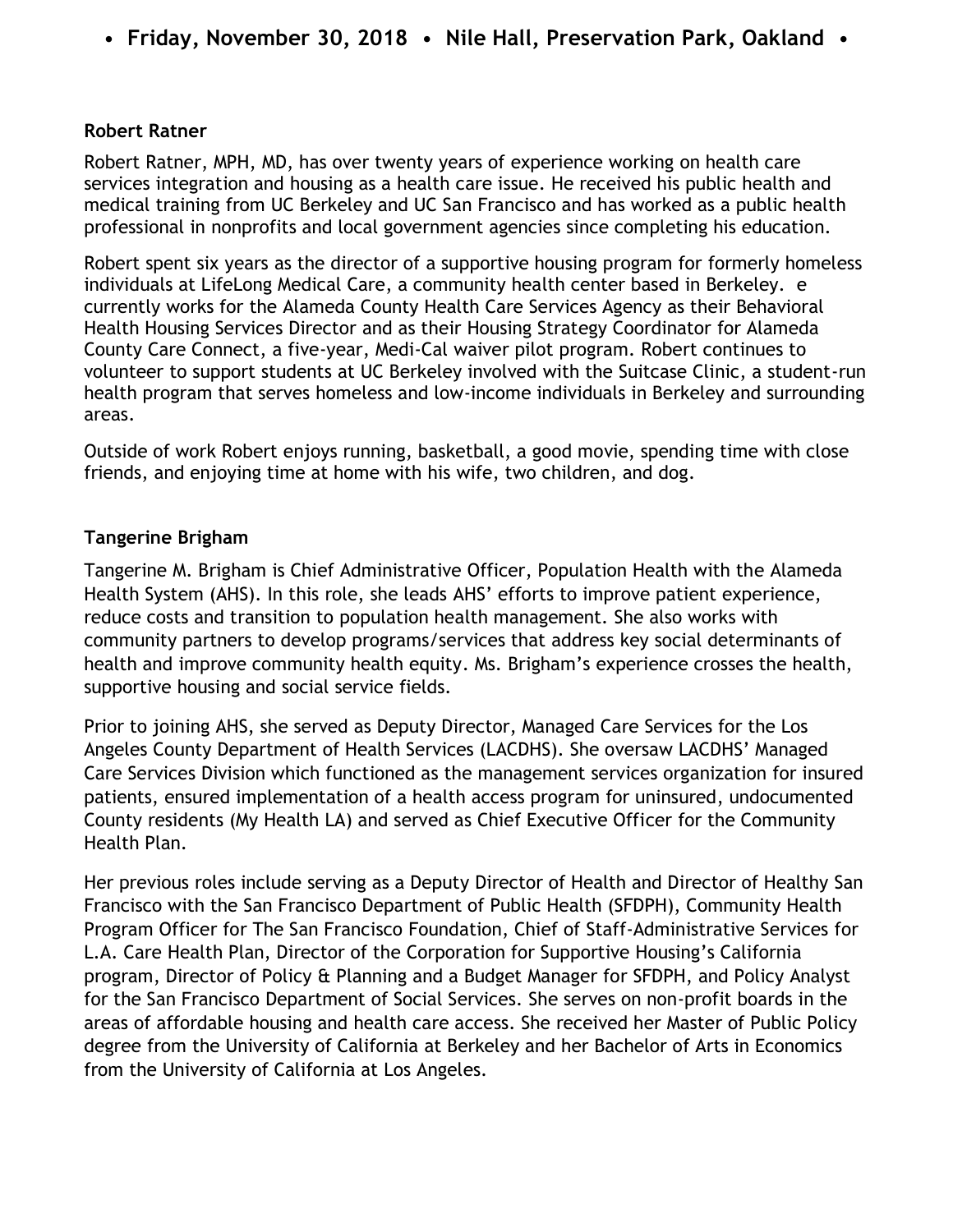#### **Tram Nguyen**

Tram Quang Nguyen is a management analyst coordinating housing policy work for the Alameda County Public Health Department (ACPHD). Before joining ACPHD, Tram worked with the California Reinvestment Coalition on housing policy, economic and asset building policy, financial system reform and addressing the subprime mortgage crisis. She began her career as a journalist, and was the editor of ColorLines, a national newsmagazine about race and social justice. Tram holds a Master's in Public Policy from UC Berkeley's Goldman School of Public Policy.

#### **James Treggiari**

James Treggiari is the Executive Director at Legal Assistance for Seniors (LAS). He has spent his career focused on assisting clients from disenfranchised communities including seniors, homeless individuals and families, transgender youth in Los Angeles and dually diagnosed adults in New Hampshire.

For the past nine years at LAS, James has been both a staff attorney assisting clients in elder abuse and conservatorship cases and since 2015, the Executive Director of the agency. For the past two years, he has helped develop and implement a housing program for LAS that includes legal work, community education and policy advocacy. He has co-authored an article on elder abuse restraining order practice in California and presented at a national conference on civil rights regarding the challengers facing older adults.

#### **Natalie Woods**

Natalie Woods has 29 years of experience as a Licensed Vocational Nurse, specializing in Public Health and Psychiatry. She serves as the Wellness Nurse for HumanGood's HUD IWISH pilot (Integrated Wellness in Supported Housing) based at Allen Temple Arms I-II, a senior housing community in Oakland, California. Previously she worked as an LVN for Napa and Solano Counties, as well as Kaiser Permanente.

#### **Randy Morris**

Randy Morris is the Assistant Agency Director of the Adult & Aging Services Department of the County Social Services Agency. He has worked for the Agency since 1994, where he started as a Child Welfare Worker. He worked in the Child Welfare Department until 2011 when he was promoted to his current position. His department administers the IHSS & APS programs, as well as the Public Administrator / Guardian / & Conservator programs; Veteran's Service office; and Area Agency on Aging (AAA).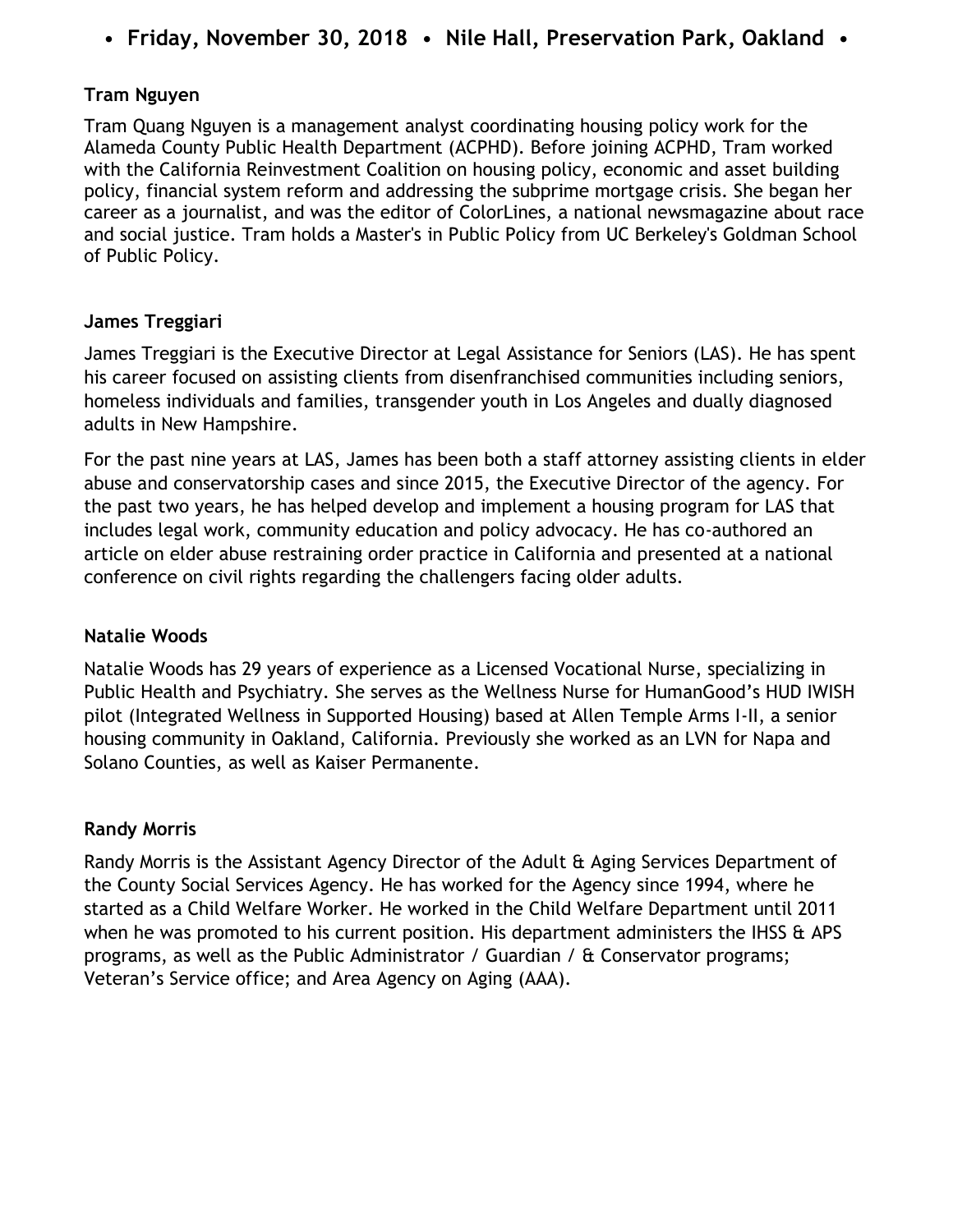#### **Nile Hall's WiFi is available for you to access conference materials online. The** WiFi ID is NILE and the password is 5108747582**.**

**Conference presentations and other materials are available on our website at:**  <http://seniorservicescoalition.org/2018-ssc-conference-making-the-difference/>

**The Senior Services Coalition of Alameda County** represents nonprofit and public organizations who are working together to ensure that Alameda County seniors can rely on an easily accessible, coordinated system of social, medical and supportive care.

SSC has been a unifying and collaborative force in Alameda County for 19 years. SSC works to strengthen the aging services voice in policy making; increase funding for senior services and strengthen the safety net for economically disadvantaged seniors; make the case for community-based supportive services that help seniors live independently; and promote greater flexibility within our County to connect individuals with the services they need.